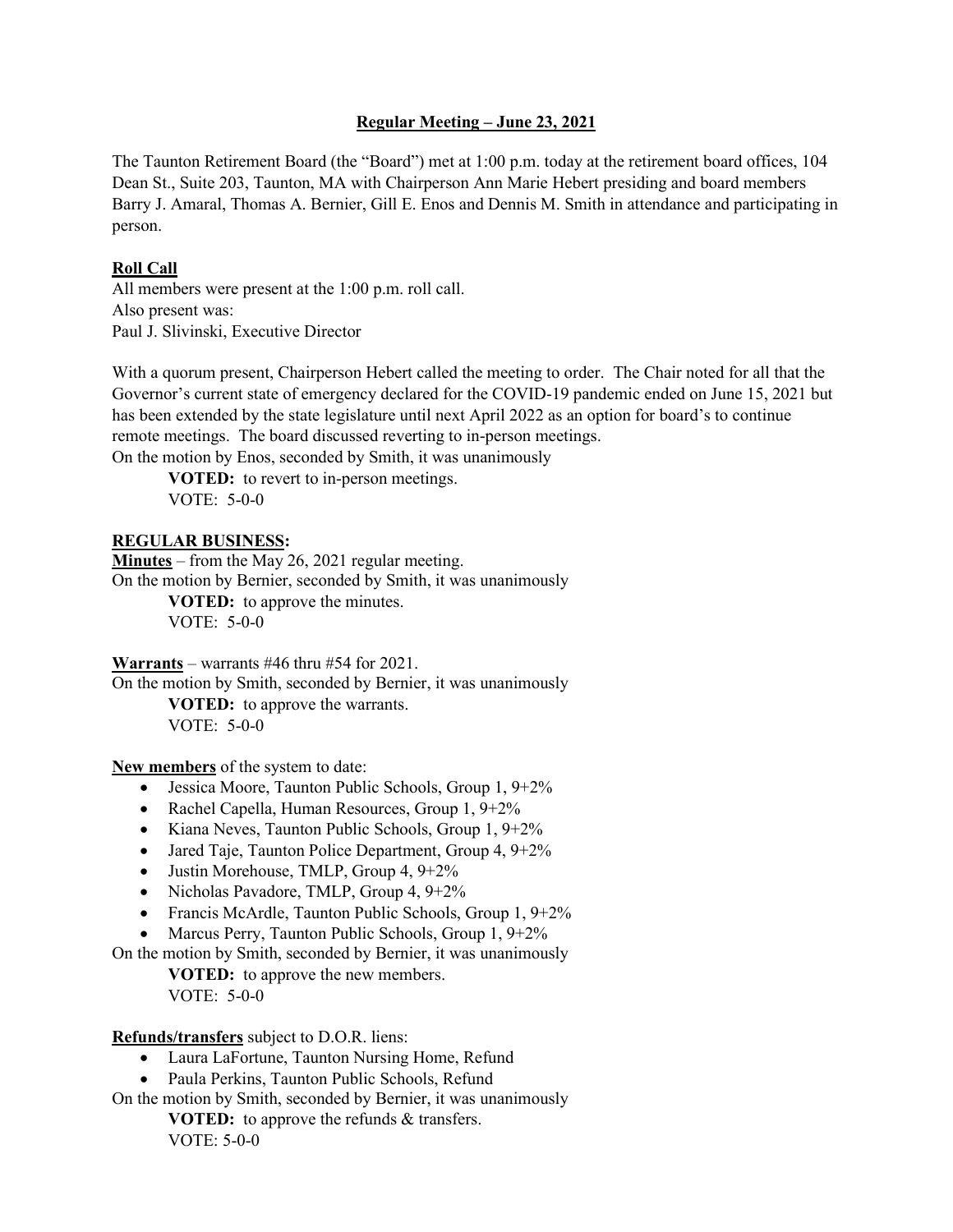**Retirement/survivorship** applications:

- Rose Marie Blackwell, City Clerk, Superannuation, Group 1, 8/1/21
- Anna May Vieira, TMLP, Superannuation, Group 1, 8/7/2021
- David Anderson, School, Superannuation, Group 1, 8/27/21

On the motion by Smith, seconded by Bernier, it was unanimously **VOTED:** to approve the retirements and survivorships.

VOTE: 5-0-0

## **Deaths**

- Raymond Harwell, DOD 5/31/21, Option B, all funds used; no further benefits payable
- Robert Woods, DOD 5/31/21, Option C pop up; no further benefits payable

On the motion by Bernier, seconded by Amaral, it was unanimously

**VOTED:** to acknowledge deaths and place on file. VOTE: 5-0-0

**Make-up/redeposits** and liability for creditable service: There were none.

**PERAC** Memo's and correspondence:

• PERAC Memo #16/2021 Coronavirus Reopening Memo

• PERAC Memo #17/2021 Follow Up: Certain Coronavirus Emergency Measures Extended On the motion by Smith, seconded by Bernier, it was unanimously

**VOTED:** to receive and place on file.

VOTE: 5-0-0

**Investments** & accounting:

• Accounting reports for m/e 04/30/2021 – Trial Balance, Cash Receipts & Disbursements, and Journal Entries. Bristol County Savings Bank Checking account statement and reconciliation as of m/e 04/30/2021. After full review of all reports, the Board voted as follows:

On the motion by Smith, seconded by Bernier, it was unanimously

**VOTED:** to approve accounting reports for m/e  $04/30/2021$  – Trial Balance, Cash Receipts & Disbursements, and Journal Entries; the Bristol County Savings Bank Checking account statement and reconciliation as of 04/30/2021 VOTE: 5-0-0

• Investments Purchased (\$20,619,211.47) and Sold \$20,633,121.66 for  $m/e$  04/30/2021. On the motion by Smith, seconded by Bernier, it was unanimously

**VOTED**: to approve the purchases & sales as of 04/30/2021. VOTE: 5-0-0

• FY2021 Pension appropriation  $$4,118,051.25$  for  $q/e 6/30/2021$ .

On the motion by Bernier, seconded by Smith, it was unanimously

**VOTED**: to place the pension appropriation in the money market at People's bank for payroll and cash needs. VOTE: 5-0-0

### **Funding & Budget requests**:

• The Board reviewed budget expenditures and account balances thru m/e 05/31/2021. On the motion by Bernier, seconded by Amaral, it was unanimously

**VOTED:** to approve expenditures & balances and place on file. VOTE: 5-0-0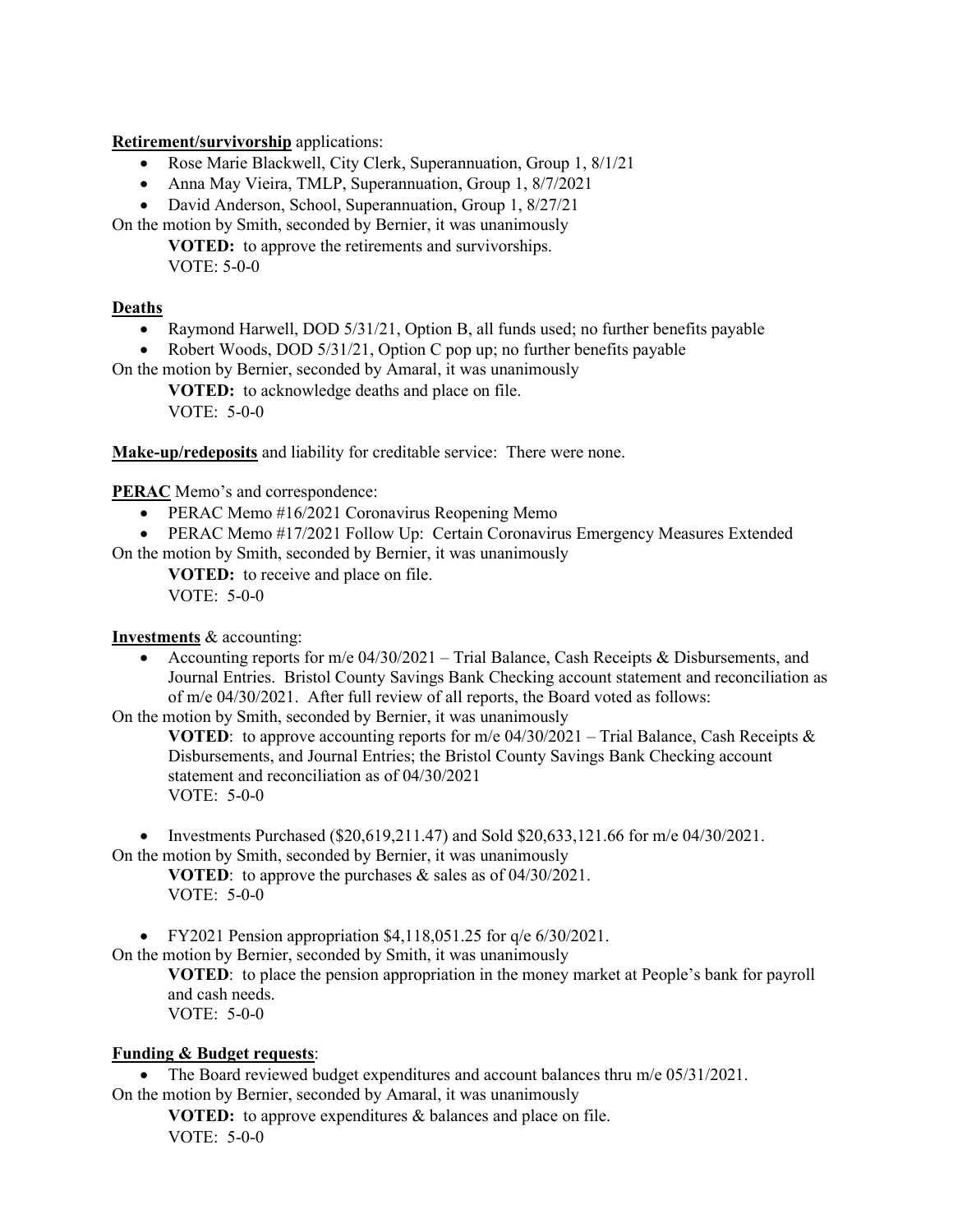**Travel, Education** & Conferences: There were none.

**Legal** matters:

• The Board reviewed legal expenses of \$667.00 for m/e 5/31/2021 for Atty. Michael Sacco. On the motion by Bernier, seconded by Smith, it was unanimously

**VOTED:** to the legal expenses for m/e 05/31/2021. VOTE: 5-0-0

# **Executive Director's report**

• Supplementary regulations were discussed for those members who leave and/or switch into a position that would not necessarily be eligible to join the retirement system. Examples discussed were School nurses, substitute teachers, crossing guards, etc. Because PERAC applies a rule "once a member, always a member", sometimes a regular member resigns and then gets re-hired as a sub-teacher or school nurse – positions that are not eligible in our plan. The board discussed allowing the member to retain membership rights but NOT the ability to accrue further creditable service in such a scenario. As such, Ex. Director Slivinski recommended the board request our legal counsel to draft a supplementary regulation to address these uncommon situations.

On the motion by Enos, seconded by Smith, it was unanimously

**VOTED:** to have the board's attorney draft a supplementary regulation to be reviewed at a future meeting.

VOTE: 5-0-0

• GASB 67/68 audit – Ex. Director reported that Sahady  $\&$  Hague auditors have completed the audit of the GASB actuarial report for y/e 12/31/2020 which was sent to and reviewed by the board. The invoice for said audit totaled \$10,000.

On the motion by Amaral, seconded by Bernier, it was unanimously

**VOTED:** to accept the auditor's report and to pay the invoice. VOTE: 5-0-0

• TA Realty – cybersecurity incident notice. The board reviewed a letter dated 6/16/21 from TA Realty on suspicious activity on their computer systems and appropriate steps that has been taken to secure their systems and all information.

On the motion by Amaral, seconded by Smith, it was unanimously

**VOTED:** to receive and place on file. VOTE: 5-0-0

• Assistant Director Karen Medeiros. Ex. Director informed the board that Ms. Medeiros physician cleared her to work eff. June 12, 2021 and she returned to work for a couple of days but was having further pain from her surgery. Ms. Medeiros requested a couple more weeks of remote work in order to recuperate more fully at home. Ex. Director informed the board about a MACRS legal panel case that mentioned working from home and the liability for disability retirement if Ms. Medeiros was hurt while working at home. In the legal panel's review case, it was learned that if the board "mandates" an employee to work remotely, then the retirement system could be liable if the employee is hurt. Member Enos noted that Ms. Medeiros should simply be out on sick leave during her recovery. Ex. Director mentioned that Ms. Medeiros' ability to work remotely is definitely an asset to the office. Member Smith recommended having Ms. Medeiros send a written note that requests "voluntary" remote work and also an updated doctor's note regarding same.

On the motion by Amaral, seconded by Smith, it was unanimously

**VOTED:** to have Ms. Medeiros send a letter requesting voluntary remote work and an updated doctor's note.

VOTE: 5-0-0